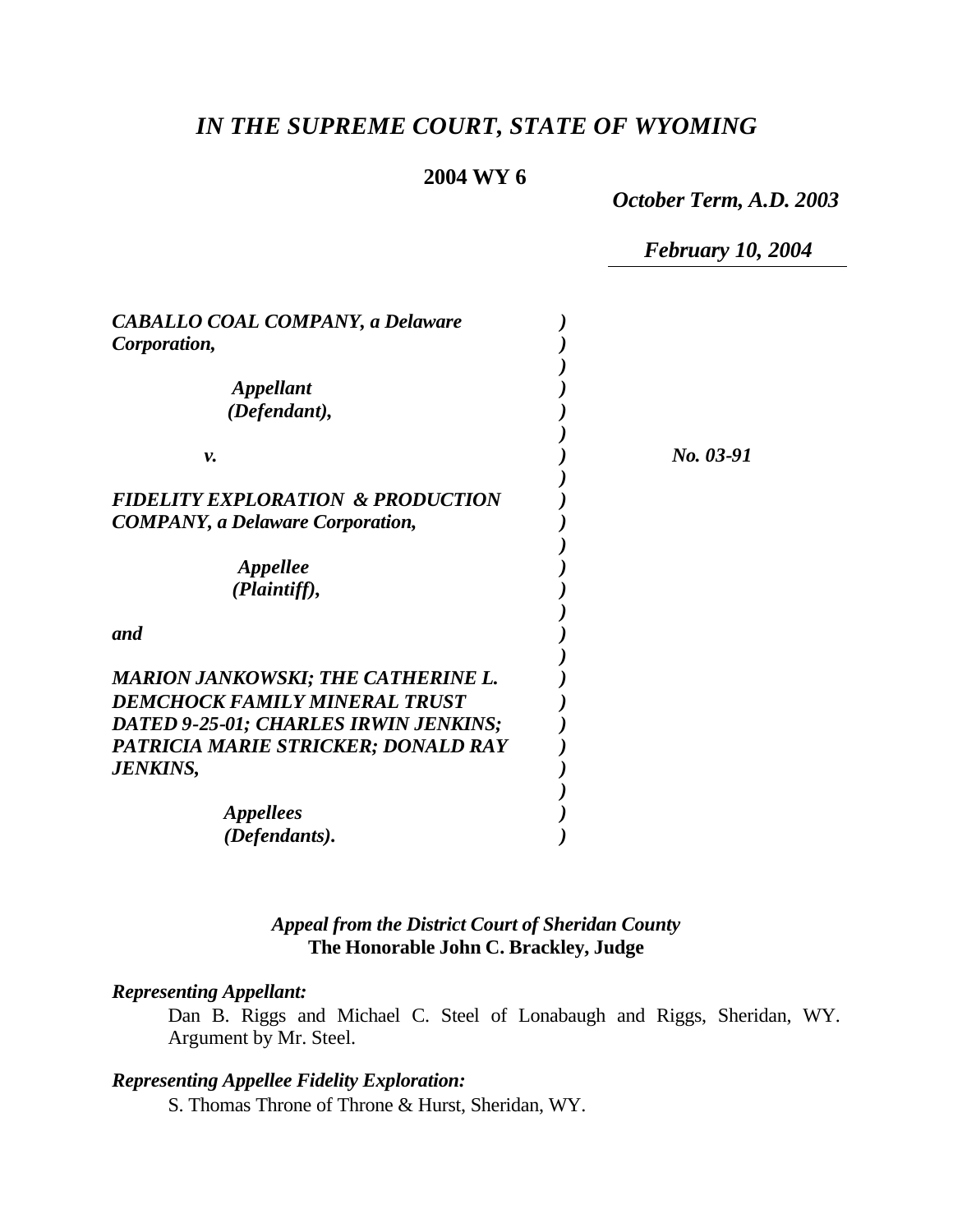### *Representing Appellee Jankowski:*

Lynn M. Smith of Hart & Beisher, Sheridan, WY *Representing Appellees Jenkinses and Stricker:* Clay B. Jenkins, Sheridan, WY. Argument by Mr. Jenkins.

Before **HILL, C.J.,** and **GOLDEN, LEHMAN, KITE,** and **VOIGT, JJ.**

**NOTICE:** *This opinion is subject to formal revision before publication in Pacific Reporter Third. Readers are requested to notify the Clerk of the Supreme Court, Supreme Court Building, Cheyenne, Wyoming 82002 of any typographical or other formal errors in order that corrections may be made before final publication in the permanent volume.*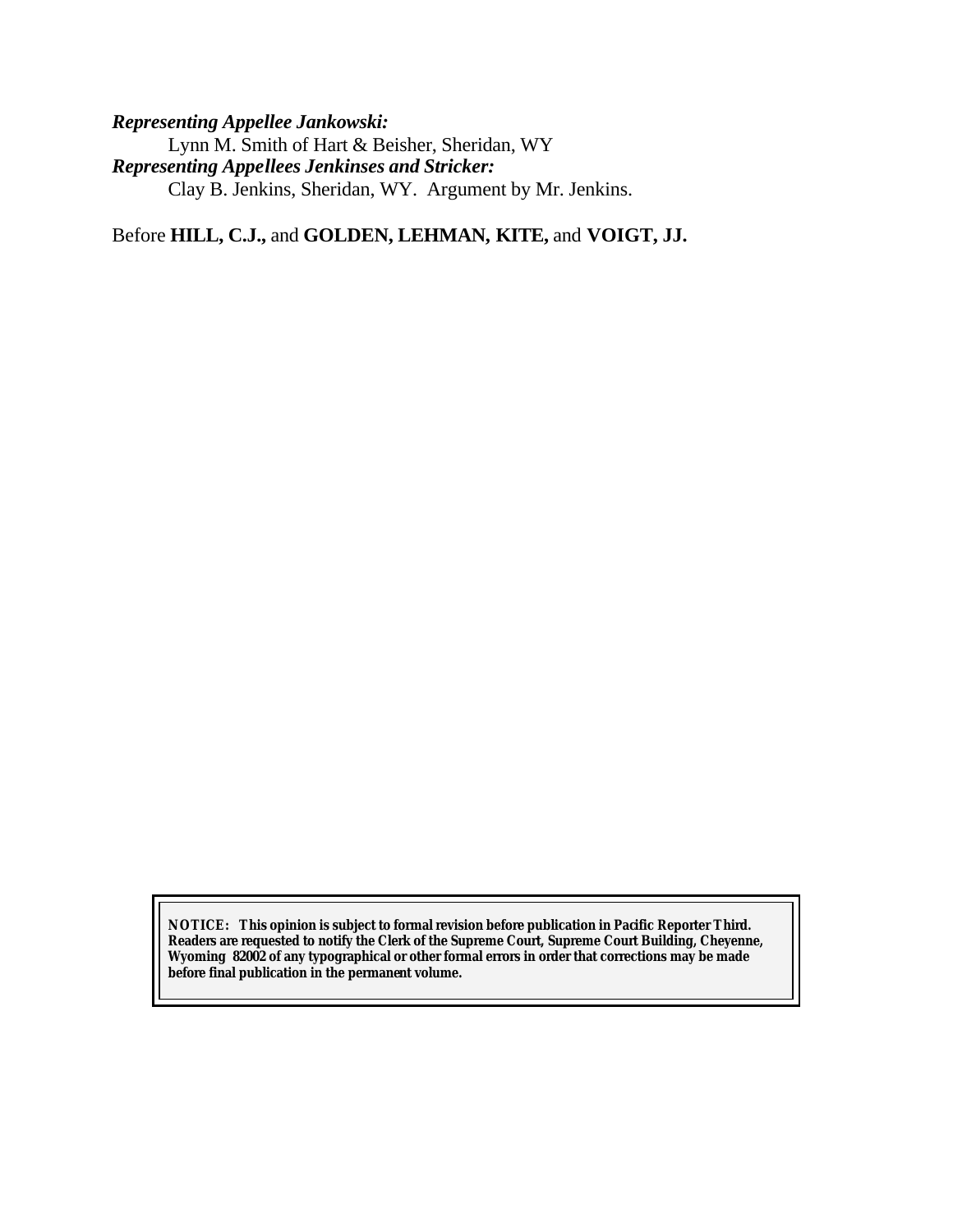#### **LEHMAN, Justice.**

[¶1] This is an appeal from summary judgment entered in favor of appellees Marion Jankowski, the Catherine L. Demchock Family Mineral Trust dated 9/25/01, Charles Irwin Jenkins, Patricia Maria Stricker, and Donald Ray Jenkins (collectively appellees) and against appellant Caballo Coal Company (CCC). In granting summary judgment, the district court ruled that appellees' predecessors had not conveyed the rights to coalbed methane gas (CBM) when they transferred certain rights in real property to CCC's predecessors. We reverse.

#### *ISSUES*

[¶2] Appellant sets forth the following issue:

Do warranty deeds that grant "all minerals contained in or associated with" coal, without any reservation, convey the Grantors' interest in coalbed methane?

Appellees style the issue on appeal as:

Do 1975 deeds that grant coal "[t]ogether with all of grantors' undivided interests in and to all other minerals, metallic or nonmetallic contained in or associated with the deposits of coal conveyed hereby or which may be mined and produced with said coal, subject to the reserved royalty hereinafter provided" convey gas as well, simply because the gas reservoir is in the coal formation?

Appellee, Fidelity Exploration & Production Company (FEPC), who initiated this action as an interpleader pursuant to W.R.C.P. 22 does not set forth an issue on appeal.

### *FACTS*

[¶3] On January 8, 1975, Theresa Scullen and Annie Jenkins issued a warranty deed to the Carter Oil Company conveying specific interests in land located near Sheridan, Wyoming (Scullen deed). Three days later, Elizabeth C. Lynch also issued a warranty deed to the Carter Oil Company conveying specific interests in land located near Sheridan, Wyoming (Lynch deed).

[¶4] Both the Scullen and Lynch deeds set forth, in applicable part: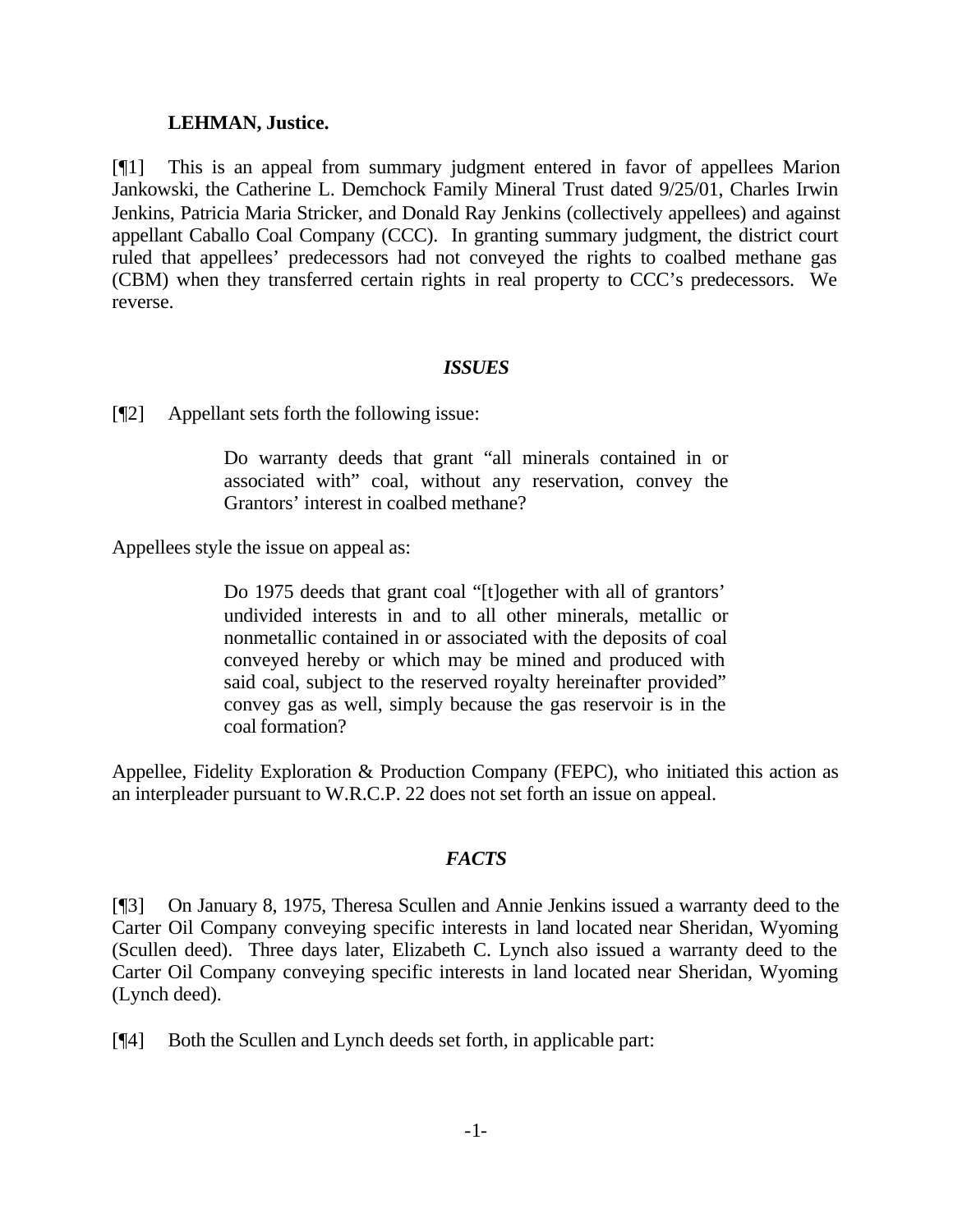GRANTOR . . . CONVEYS AND WARRANTS to THE CARTER OIL COMPANY, GRANTEE, ... all of GRANTOR'S undivided interest in and to the coal upon and within and underlying the following described lands situate in the County of Sheridan, State of Wyoming . . . .

TOGETHER WITH all of GRANTOR'S UNDIVIDED interest in and to all other minerals, metallic or nonmetallic, contained in or associated with the deposits of coal conveyed hereby or which may be mined and produced with said coal, subject to the reserved royalty hereinafter provided.

The warranty deeds both also provided that the grantors would be paid certain royalties with respect to the coal mined from the property. However, the grantors did not reserve any other interests in the subject land in either of the deeds.

[¶5] Appellees are the successors in interest to Theresa Scullen, Annie Jenkins, and Elizabeth C. Lynch under the Scullen and Lynch deeds. CCC is the successor in interest of Carter Oil Company under the Scullen and Lynch deeds. FEPC acquired oil and gas leases from CCC and appellees, which cover lands including those which are specified in the Scullen and Lynch deeds, and currently produce CBM from coal seams located on the land.

[¶6] On May 22, 2002, FEPC filed a complaint for interpleader asking the district court to determine who was entitled to receive royalty payments on the production of CBM. Upon cross-motions, the district court entered summary judgment in favor of appellees and against CCC. This appeal followed.

### *STANDARD OF REVIEW*

[¶7] We have often stated our well-established standard of review for summary judgments. In *McGee v. Caballo Coal Co.,* 2003 WY 68, ¶6, 69 P.3d 908, ¶6 (Wyo. 2003) (quoting *Garnett v. Coyle*, 2001 WY 94, ¶¶3-5, 33 P.3d 114, ¶¶3-5 (Wyo. 2001)), we stated:

> Summary judgment motions are determined under the following language from W.R.C.P. 56(c):

> > The judgment sought shall be rendered forthwith if the pleadings, depositions, answers to interrogatories, and admissions on file, together with the affidavits, if any, show that there is no genuine issue as to any material fact and that the moving party is entitled to a judgment as a matter of law.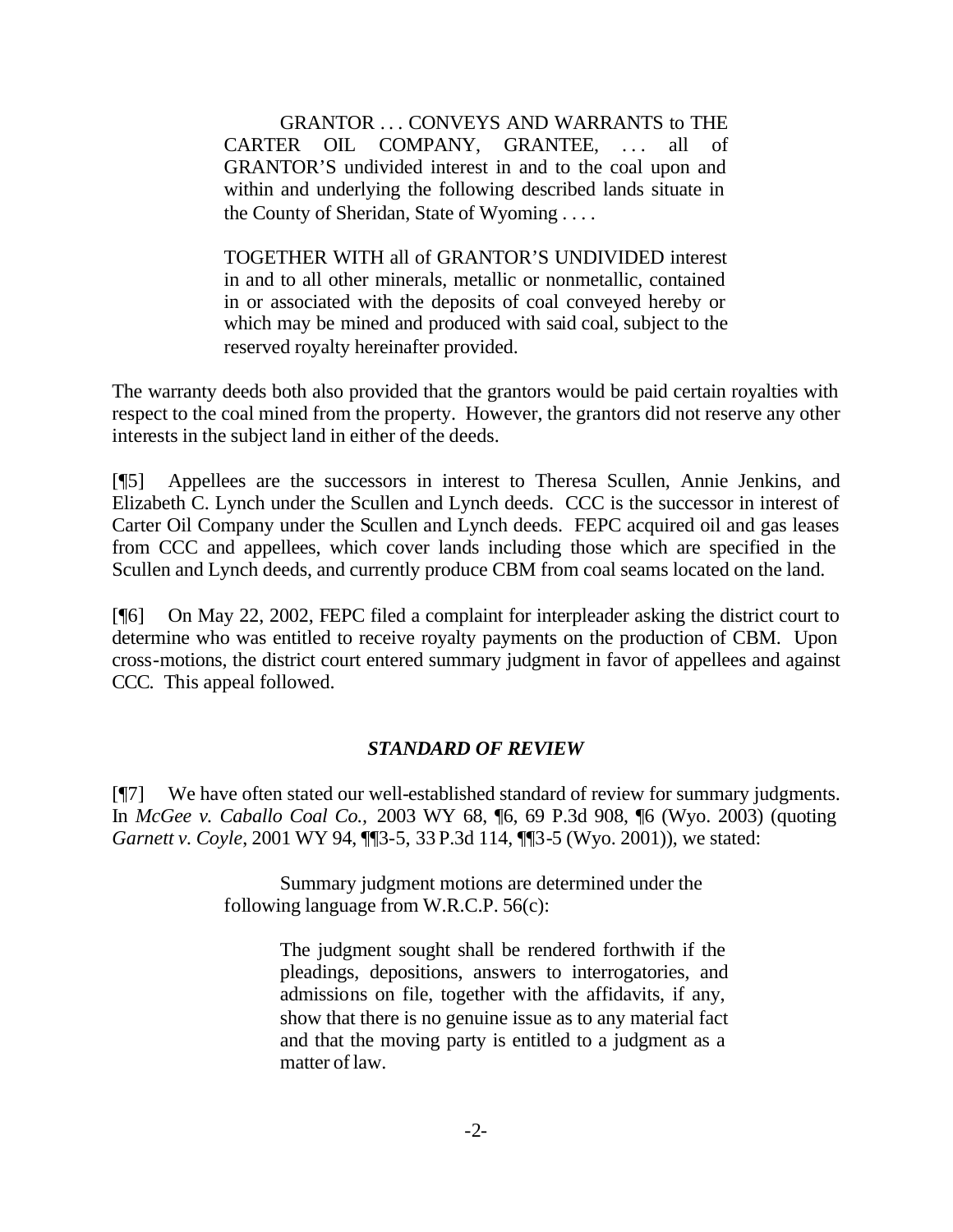The purpose of summary judgment is to dispose of suits before trial that present no genuine issue of material fact. *Moore v. Kiljander*, 604 P.2d 204, 207 (Wyo. 1979). Summary judgment is a drastic remedy designed to pierce the formal allegations and reach the merits of the controversy, but only where no genuine issue of material fact is present. *Weaver v. Blue Cross Blue Shield of Wyoming*, 609 P.2d 984, 986 (Wyo. 1980). A fact is material if proof of that fact would have the effect of establishing or refuting one of the essential elements of a cause of action or defense asserted by the parties. *Schuler v. Community First Nat. Bank*, 999 P.2d 1303, 1304 (Wyo. 2000). The summary judgment movant has the initial burden of establishing by admissible evidence a prima facie case; once this is accomplished, the burden shifts and the opposing party must present specific facts showing that there is a genuine issue of material fact. *Boehm v. Cody Country Chamber of Commerce*, 748 P.2d 704, 710 (Wyo. 1987); *Gennings v. First Nat. Bank of Thermopolis*, 654 P.2d 154, 156 (Wyo. 1982).

This Court reviews a summary judgment in the same light as the district court, using the same materials and following the same standards. *Unicorn Drilling, Inc. v. Heart Mountain Irr. Dist.*, 3 P.3d 857, 860 (Wyo. 2000) (quoting *Gray v. Norwest Bank Wyoming, N.A.*, 984 P.2d 1088, 1091 (Wyo. 1999)). The record is reviewed, however, from the vantage point most favorable to the party who opposed the motion, and this Court will give that party the benefit of all favorable inferences that may fairly be drawn from the record. *Garcia v. Lawson*, 928 P.2d 1164, 1166 (Wyo. 1996).

*See also Hickman v. Groves*, 2003 WY 76, ¶5, 71 P.3d 256, ¶5 (Wyo. 2003).

#### *DISCUSSION*

[¶8] The underlying facts and the main issue presented in this case are very similar to those that existed in the cases of *Newman v. RAG Wyoming Land Co.,* 2002 WY 132, 53 P.3d 540 (Wyo. 2002) and *McGee*, previously determined by this court. In both *Newman* and *McGee* we considered whether CBM had been conveyed by 1970 deeds conveying the surface of certain property and "coal and minerals commingled with [the] coal" and reserving all "oil, gas, and other minerals" not otherwise conveyed. *Newman*, at ¶¶1 and 3-5,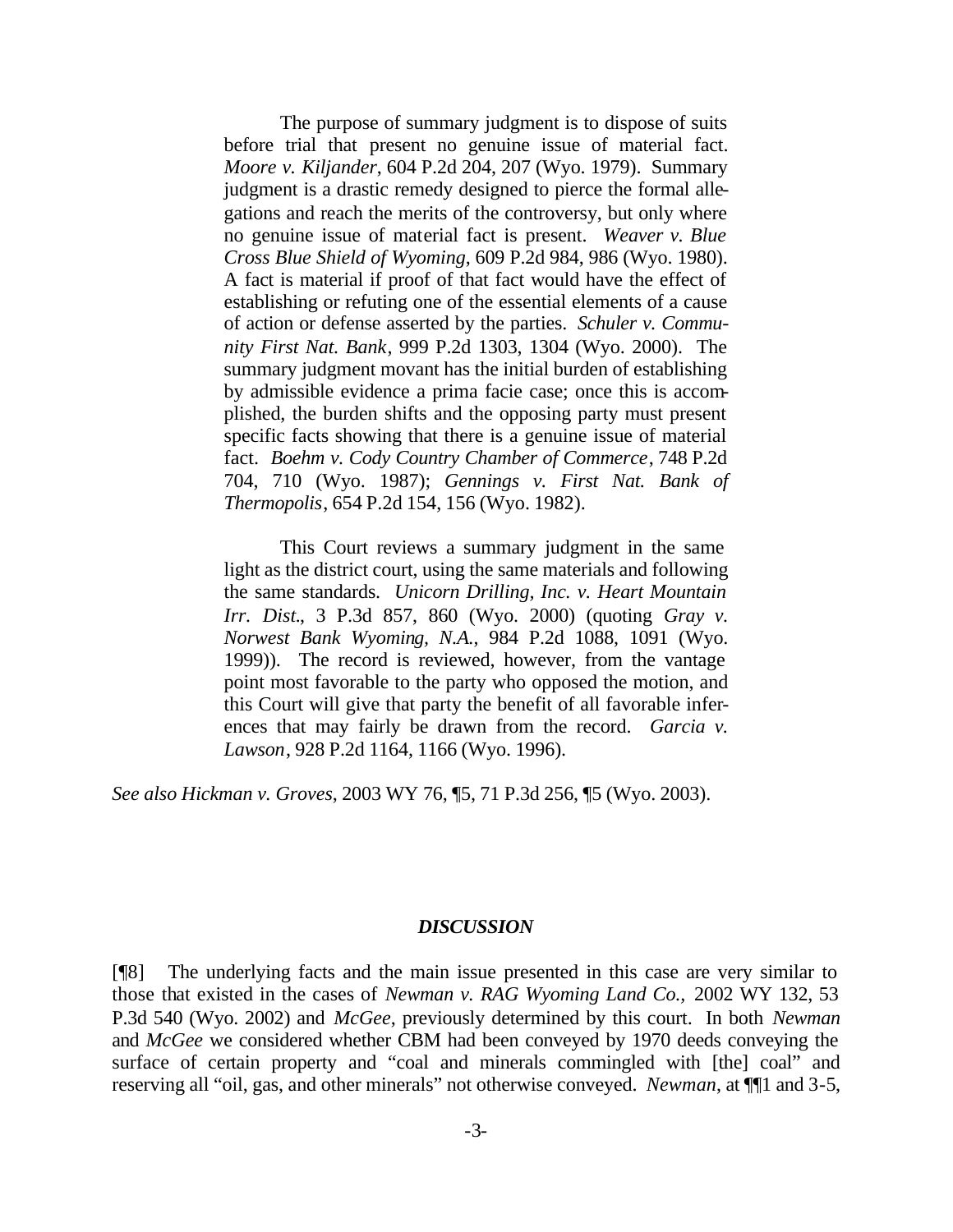and *McGee*, at ¶¶3-5. Recently, in *Hickman*, we considered whether CBM had been reserved by landowners who in 1944 conveyed rights in land but reserved "one-half of all oil and commercial gravel rights" and, in doing so, clarified the principles we employ when interpreting such conveyances.

[¶9] Our analysis in *Newman* and *McGee* began by setting forth the historical background of CBM. This court recognized that for over a century CBM had been well known and had long been considered a dangerous waste product of coal mining. However, in the 1970s the value of CBM was realized resulting in concerted research and development in the area. In the early 1990s techniques were perfected for the efficient development of CBM. Prior to this time, CBM was simply allowed to escape from the coal in the course of open pit surface mining, and no attempt was made to capture it as a valuable resource. *Newman*, at **[16-8**, and *McGee*, at ¶8.

[¶10] Further in *Newman* and *McGee*, we noted the chemistry and composition of CBM. CBM is chemically identical  $(CH<sub>4</sub>)$  to gas produced through conventional methods, and both CBM and gas produced from conventional methods are known as "natural gas." Natural gas emanates from the decay of organic material over time under great pressure and temperature. CBM gas exists in coal in three basic states: as free gas, as gas dissolved in the water in coal, and as gas "absorbed" on the solid surface of the coal. *Newman*, at ¶¶9-10, and *McGee*, at  $\P{9.1}$ 

[¶11] Finally, this court concluded that the ultimate issue to be resolved in *Newman* and *McGee* was whether the parties to the deeds in question intended CBM to be conveyed along with the coal estate or reserved to the grantor as part of the oil and gas estate. *Newman*, at ¶¶11 and 14; *McGee*, at ¶10. As explained in *Hickman*, in making our determinations in these cases, we apply the following standards:

> "According to our established standards for interpretation of contracts, the words used in the contract are afforded the plain meaning that a reasonable person would give to them. When the provisions in the contract are clear and unambiguous, the court looks only to the 'four corners' of the document in arriving at the intent of the parties. In the absence of any ambiguity, the contract will be enforced according to its terms because no construction is appropriate." *Amoco Production Company v. EM Nominee Partnership Company*, 2 P.3d 534, 539-40 (Wyo. 2000) (citations omitted).

l

 $1$ Many of these facts are also established in this case through the affidavit of Anthony W. Gorody, an earth science professional, proffered by CCC in support of its motion for summary judgment and the affidavit of Jimmy Goolsby, a consulting geologist, submitted by appellees in support of their summary judgment motion.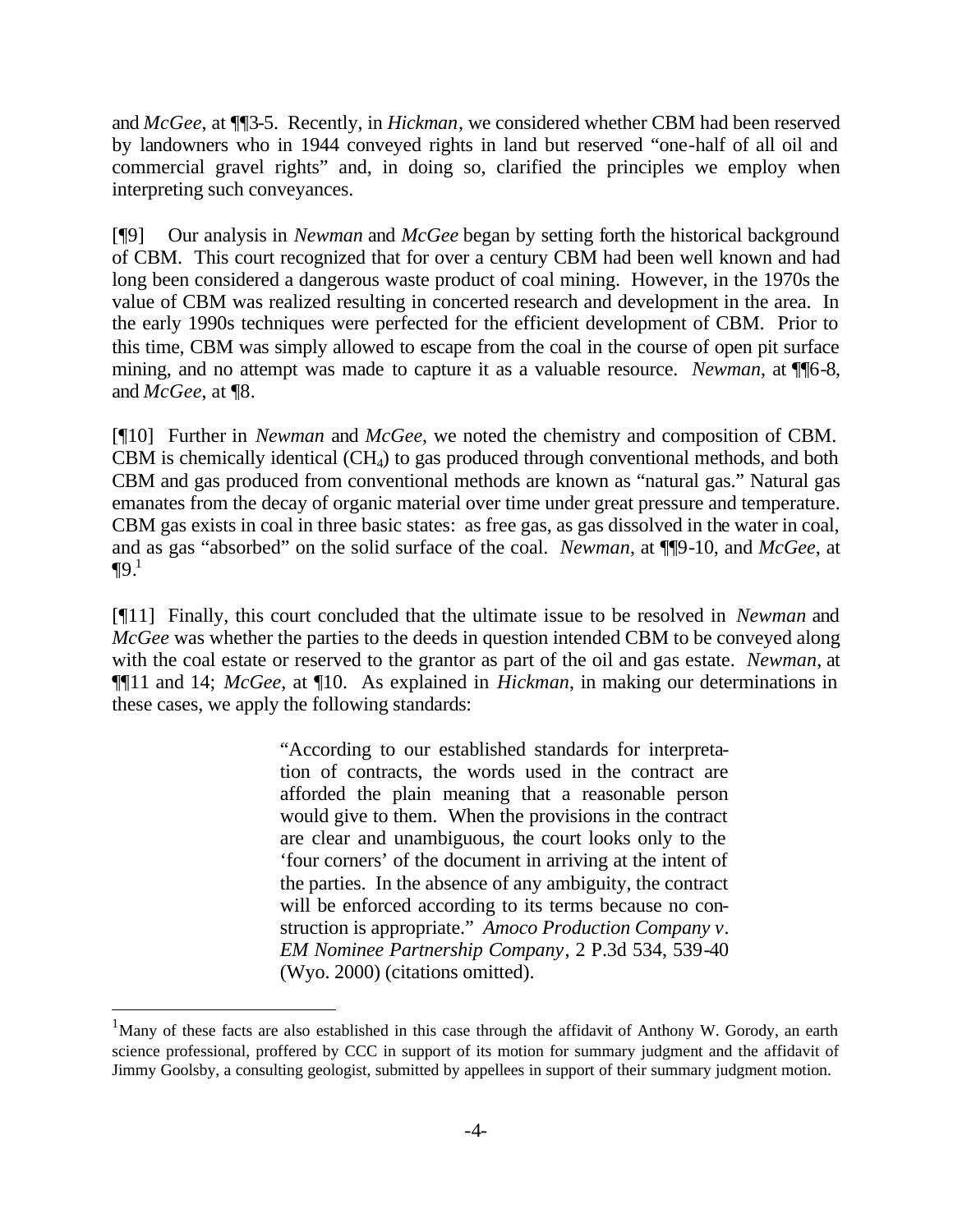Assignments are contracts and are construed according to the rules of contract interpretation. The determination of the parties' intent is our prime focus in interpreting or construing a contract. If an agreement is in writing and its language is clear and unambiguous, the parties' intention is to be secured from the words of the agreement. When the agreement's language is clear and unambiguous, we consider the writing as a whole, taking into account relationships between various parts. *In interpreting unambiguous contracts involving mineral interests, we have consistently looked to surrounding circumstances, facts showing the relations of the parties, the subject matter of the contract, and the apparent purpose of making the contract.*

*Boley v. Greenough*, 2001 WY 47, ¶¶10-11, 22 P.3d 854, ¶¶10- 11 (2001) (some citations omitted). Although substantial disagreement exists over the meaning of the deed, neither party suggests the language of the deed is ambiguous. Differing interpretations of contracts alone do not constitute ambiguity requiring extrinsic evidence. *Moncrief v. Louisiana Land and Exploration Company*, 861 P.2d 516, 524 (Wyo. 1993).

We must first examine the terms of the deed and give them their plain and ordinary meaning. *Wolter v. Equitable Resources Energy Company, Western Region*, 979 P.2d 948, 951 (Wyo. 1999); *Pete Lien & Sons, Inc. v. Ellsworth Peck Construction Co.*, 896 P.2d 761, 763 (Wyo. 1995). Plain meaning is that "meaning which [the] language would convey to reasonable persons at the time and place of its use." *Moncrief*, 861 P.2d at 524.

*Hickman*, at ¶6 (quoting *Newman*, at ¶¶11-12 with emphasis added). *See also McGee*, at ¶11 and *Wadi Petroleum, Inc. v. Ultra Resources, Inc.*, 2003 WY 41, ¶11, 65 P.3d 703, ¶11 (Wyo. 2003). When faced with determining the meaning of the language used within deeds, we focus on the general intent of the parties, concentrating on the purpose of the grant in terms of the respective manner of enjoyment of surface and mineral estates and the exploitation of the mineral resources involved. *Hickman*, at ¶7 (citing both *Newman*, at ¶¶19 and 27, and *McGee*, at ¶11). We additionally interpret the terms used within the documents at issue by giving the words used their plain and ordinary meaning to reasonable persons at the same time and place of their use. *Hickman*, at ¶¶8-9. Thus, we have consistently applied a historical context analysis. In fact, in *Hickman*, at ¶¶11-13, we went even further to explain: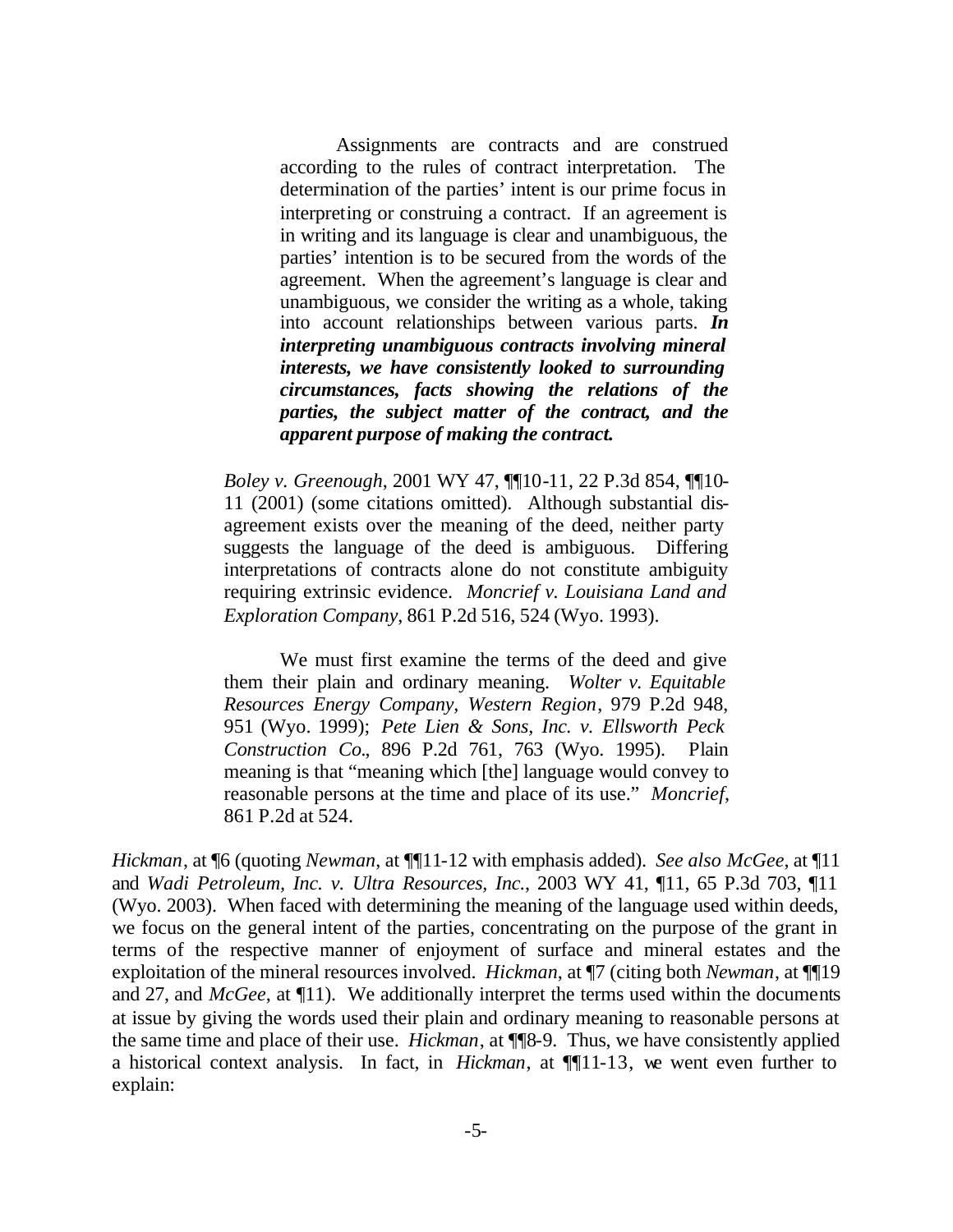In addition to the authorities cited above, we agree with the opinion issued by the Colorado Supreme Court in *KN Energy, Inc. v. Great Western Sugar Co.*, 698 P.2d 769, 776-77 (Colo. 1985) (citations omitted and emphasis added):

> [T]he intent of the parties to a written instrument must be determined primarily from the written terms. "It is only where the terms of an agreement are ambiguous or are used in some special or technical sense not apparent from the contractual document itself that the court may look beyond the four corners of the agreement in order to determine the meaning intended by the parties." Whether an ambiguity exists, as a matter of law, is for the court to determine. *In making this determination, the court may consider extrinsic evidence bearing upon the meaning of the written terms, such as evidence of local usage and of the circumstances surrounding the making of the contract.* However, the court may not consider the parties' own extrinsic expressions of intent.

We further find appropriate those statements found at 11 Samuel Williston, *A Treatise on the Law of Contracts*, § 32:7  $(4<sup>th</sup>$  ed. 1999) (footnotes omitted):

> In theory, the circumstances surrounding the execution of a contract may always be shown and are always relevant to a determination of what the parties intended by the words they chose. In construing a contract, a court seeks to ascertain the meaning of the contract at the time and place of its execution. Thus, although the parties may not, because of the parol evidence rule, testify as to agreements they made before or contemporaneously with the execution of the contract, the circumstances surrounding the execution of the contract bear upon the contract's meaning. Some courts, not fully appreciating the distinction between the rule that permits evidence of the surrounding circumstances to be considered, and the rule which prohibits the introduction of evidence of collateral agreements, have held that the former rule runs afoul of the latter, the parol evidence rule. Indeed, pronouncements can be found in numerous cases to the effect that evidence of the circumstances surrounding the execution of a contract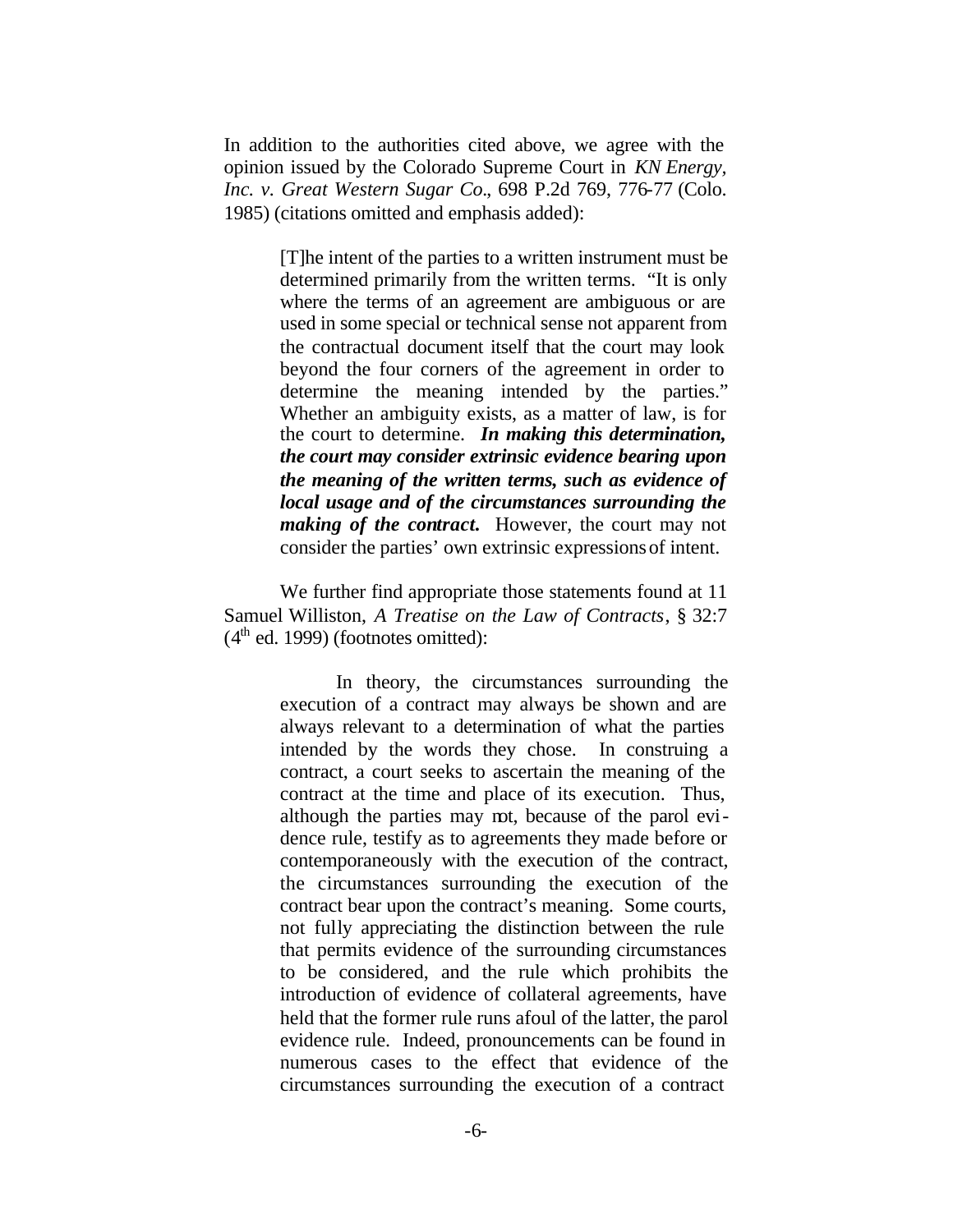may be admitted, like any other parol evidence, only where the contract's meaning is ambiguous. These decisions in truth, reflect a misunderstanding both of the scope and purpose of the parol evidence rule, and the meaning of the phrase "surrounding circumstances;" "surrounding circumstances" do not embrace either the prior or contemporaneous collateral agreements of the parties or their understanding of what particular terms in their agreement mean. Rather, the term refers to the commercial or other setting in which the contract was negotiated and other objectively determinable factors that give a context to the transaction between the parties. Such matters as, for example, whether one or both parties was new to the trade, whether either or both had counsel, and the nature and length of their relationship, as well as their age, experience, education and sophistication would all be part of the "surrounding circumstances," admissible, if relevant, notwithstanding the parol evidence rule.

Williston also teaches, in addressing the subject of proof of usage for the purpose of defining words in a contract, at Volume 12, §34:5 that:

> Historically, it has been recognized that familiar words may have different meanings in different places and that every contract will therefore have a relation to the custom of the country where it is made . . . .

> . . . [I]n subsequent years, numerous cases were decided where words with a clear normal meaning were shown by usage to bear a meaning which was not suggested by the ordinary language used. This is not only true of technical terms, but of language which, at least on its face, has no peculiar or technical meaning or significance.

> Therefore, evidence of usage may be admissible to give meaning to apparently unambiguous terms of a contract where other parol evidence would be inadmissible. Thus, circumstances known to the parties at the time they entered into contract, such as what that industry considered to be the norm, or reasonable or prudent, should be considered in construing a contract,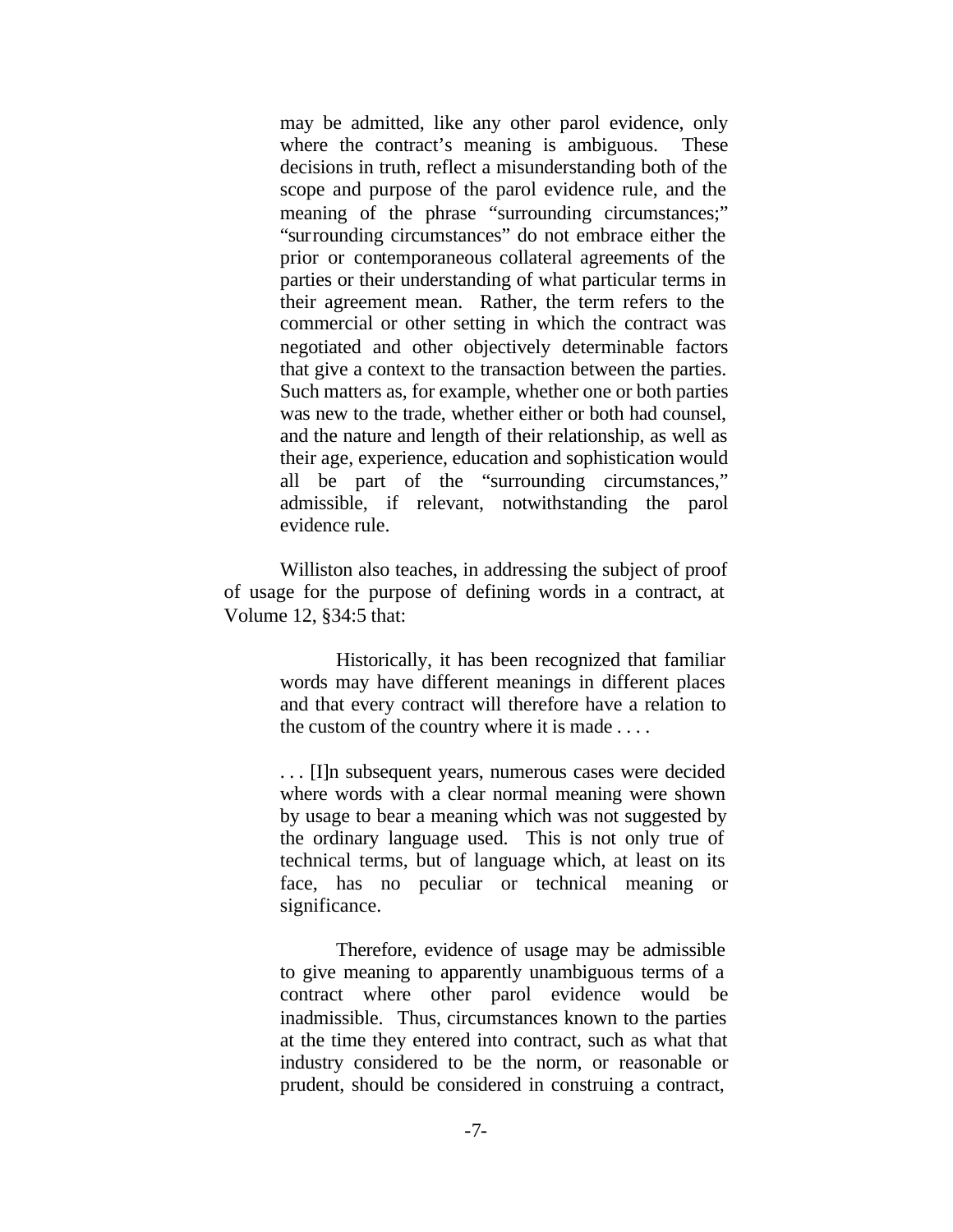while the parties' statements of what they intended the contract to mean are not admissible.

It is currently the widely-accepted rule that custom and usage may be proved to show the intention of parties to a written contract or other instrument in the use of phrases of a peculiar technical meaning which, when unexplained, are susceptible of two or more plain and reasonable constructions. Parol evidence may be admitted to establish a technical meaning where certain provincialisms and technicalities of science and commerce have acquired a known, fixed and definite meaning different from their ordinary meaning by legal custom or usage. Thus, in the interpretation of technical terms used in a contract, it is proper to consider the meaning given to those terms in the course of prior dealings between the parties, as well as by business or trade custom or usage. . . .

. . .

It has also been said that usage is admissible to explain what is doubtful but never to contradict what is plain. If this statement means that usage is not admitted to contradict an apparently plain meaning if proof of the usage were excluded (and this is what the statement seems naturally to mean), it is inconsistent with many decisions and incorrect on principle. Consequently, the correct rule with reference to the admissibility of evidence as to trade usage under the circumstances presented here is that while words in a contract are ordinarily to be construed according to their plain, ordinary, popular or legal meaning, as the case may be, if in reference to the subject matter of the contract, particular expressions have by trade usage acquired a different meaning, and both parties are engaged in that trade, the parties to the contract are considered to have used them according to their different and peculiar sense as shown by such trade usage. Parol evidence is admissible to establish the trade usage, and that is true even though the words are in their ordinary or legal meaning entirely unambiguous, since, by reason of the usage, the words are used by the parties in a different sense.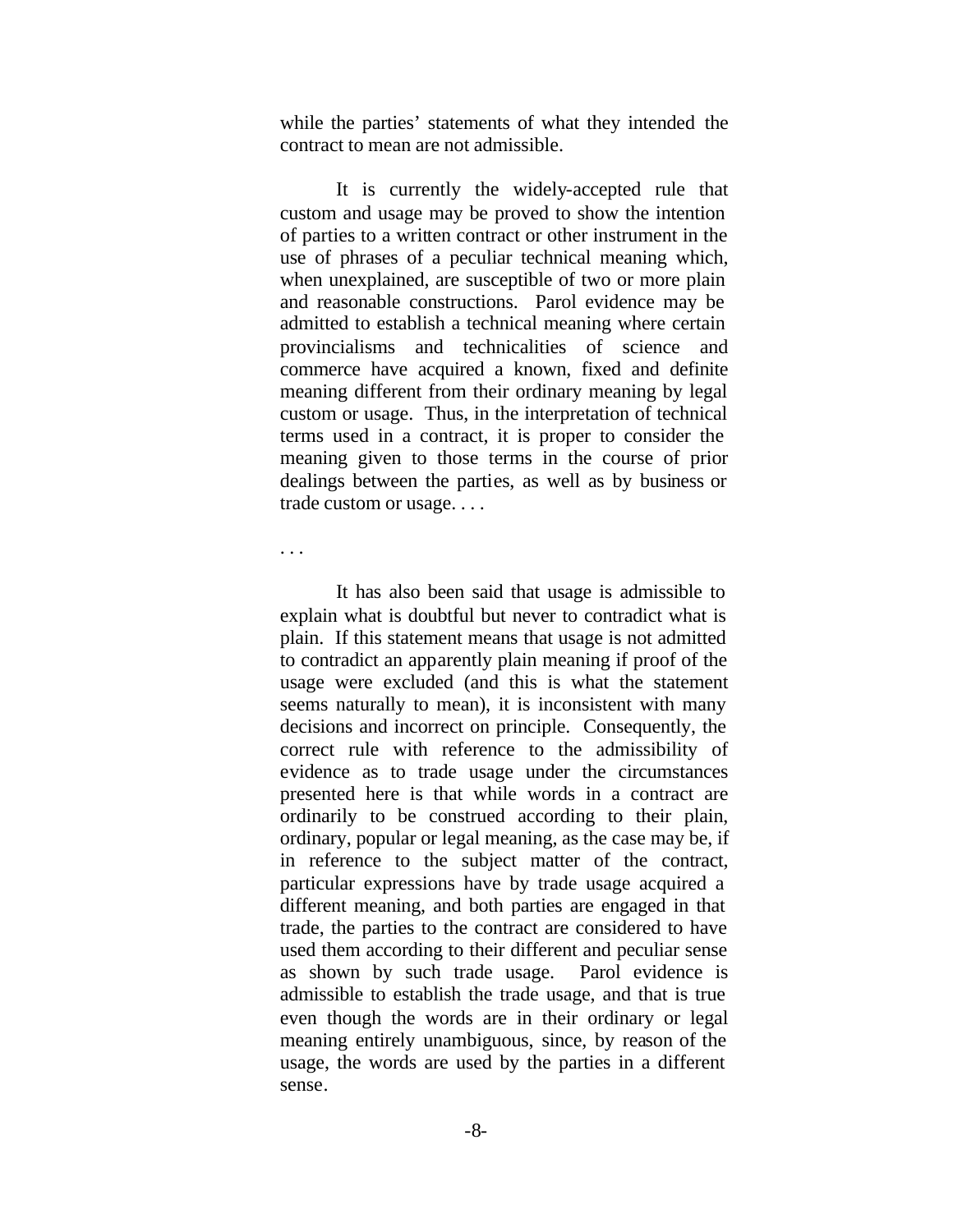As in *Newman*, *McGee*, and *Hickman*, we must also apply the above-cited standards in determining whether the parties to the deeds in question here intended CBM to be conveyed along with the coal estate.

[¶12] CCC begins its argument by placing emphasis on the fact that both the Scullen deed and Lynch deed explicitly provide for the conveyance of the grantors' "*undivided* interest in and to *all other minerals, metallic or nonmetallic***,** *contained in or associated with the deposits of coal* conveyed hereby *or* which may be mined and produced with said coal." Hence, CCC argues that the language contained within the Scullen and Lynch deeds clearly expresses the parties' intent that *all* minerals, like CBM, be conveyed to the grantees. CCC further asserts that under our holdings in *Newman* and *McGee*, we must conclude in this case that, as a matter of law, CBM is a mineral contained in or associated with coal, and CBM was therefore conveyed by the Scullen and Lynch deeds.

[¶13] In *Newman* and *McGee*, we recognized that CBM is a mineral under Wyoming law. *Newman*, at ¶13, and those cases cited therein, and *McGee*, at ¶13. Nonetheless, like in *Newman* and *McGee*, this conclusion is not determinative because "minerals" may be both granted and reserved. We have further specifically noted that CBM is contained in or associated with coal, as CBM exists in coal in three basic states. *Newman*, at ¶¶9-10, and *McGee*, at ¶¶9 and 13. *In accord see Amoco Prod. Co. v. Southern Ute Indian Tribe*, 526 U.S. 865, 873, 119 S.Ct. 1719, 1724, 144 L.Ed.2d 22 (1999); *Carbon County v. Union Reserve Coal Co.*, 898 P.2d 680, 683 (Mont. 1995); *United States Steel Corp. v. Hoge*, 468 A.2d 1380, 1382 (Pa. 1983).

[¶14] Furthermore, the language used in both the Scullen and Lynch deeds defines the additional minerals granted as "*all other* minerals, metallic *or nonmetallic*." This choice of verbiage is significant and cannot be disregarded because all parts of and every word in a contract should, if possible, be given effect. "We must avoid construing a contract so as to render one of its provisions meaningless, since each provision is presumed to have a purpose." *In re Estate of Corpening*, 2001 WY 18, ¶12, 19 P.3d 514, ¶12 (Wyo. 2001); *see also Moncrief v. Louisiana Land & Exploration Co.*, 861 P.2d 516, 524 (Wyo. 1993) and *Wyoming Game and Fish Comm'n v. Mills Co.*, 701 P.2d 819, 822 (Wyo. 1985). Thus, it appears logical that the grantors involved in the Scullen and Lynch deeds may have intended to grant CBM to the grantees, as CBM is clearly a nonmetallic mineral.

[¶15] Importantly, in *McGee* the language of that deed forced us to determine whether CBM "may be mined and produced with coal." *McGee*, at ¶14. Similarly, it was necessary in *Newman* for us to determine whether or not CBM "may be mined or extracted in association" with coal or "in conjunction with coal mining operations." *Newman*, at ¶¶15- 18. However, any such related determination is unnecessary as the grantors in the Scullen and Lynch deeds explicitly enumerated that the minerals granted were to be "all other minerals, metallic or nonmetallic, contained in or associated with the deposits of coal conveyed hereby *or* which may be mined and produced with said coal." As the language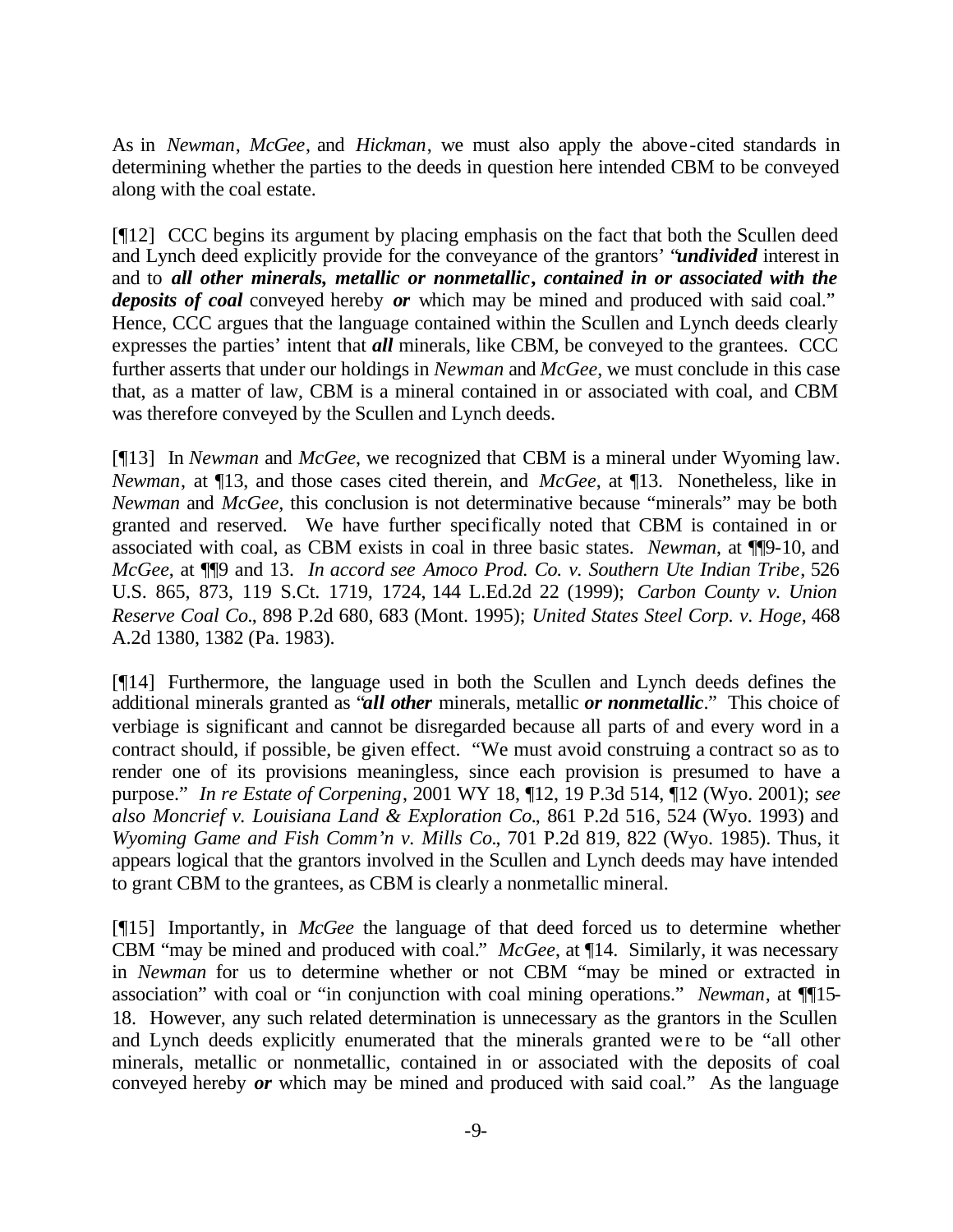used within the applicable deeds is stated in the disjunctive, only one of the circumstances need be found. *Griess v. Office of the Attorney Gen., Div. of Criminal Investigation*, 932 P.2d 734, 738, (Wyo. 1997) and those cases cited therein; *Olsten Staffing Services, Inc. v. D.A. Stinger Services, Inc.*, 921 P.2d 596, 600 (Wyo. 1996). Thus, in this case, it makes no difference if the minerals granted "may be mined and produced with said coal," insofar as we have previously specifically held that CBM is contained in or associated with coal because CBM exists in coal in three basic states.<sup>2</sup> *Newman*, at ¶¶9-10, and *McGee*, at ¶¶9 and 13.

[¶16] Appellees contend that CCC's argument is too simplistic and obsessively focuses on a single phrase found in the conveyance provisions of the Scullen and Lynch deeds while ignoring other language contained within the deeds. In particular, appellees point out that the phrase identified by CCC concludes with "subject to the reserved royalty hereinafter provided." Therefore, appellees argue that because the royalty provision of each deed states "GRANTOR reserves a royalty of three cents  $(3\psi)$  per ton on all coal mined and sold, or removed," referring only to coal mined and sold and not gas or its removal, the parties to the deeds must have intended to convey only coal and not gas, namely CBM. Appellees further assert that the following language from the deeds bolsters their argument:

> [A]ll of the GRANTOR'S rights, easements, powers and privileges to enter upon said land to explore for, extract, mine and remove said coal by any method or means, whether now known or unknown, and whether by surface mining activities, by underground mining activities, or otherwise, it being the intent and purpose of this conveyance to convey from GRANTOR and vest in GRANTEE all of GRANTOR'S rights whatsoever, whenever obtained and by whatever means obtained, which relate to said coal, or the mining, extracting, removal or use of the same.

They additionally argue that these transactions were merely coal conveyances as evidenced by the title provision which states: "This is a deed conveying fee simple title to the coal in place, and is not a lease."

[¶17] We do not, however, find this argument persuasive. If appellees' argument is assumed correct, this would render an absolute nullity the clear language used within the granting clause of the subject deeds expressly conveying ownership of *all* metallic and nonmetallic minerals contained in or associated with deposits of coal or which may be mined and produced with coal. Indeed, the appellees' argument is even refuted by the testimony of their own expert, who opined that the deeds likely conveyed the metallic minerals of pyrite, marcasite, calcium carbonate, gold, and any other metallic mineral contained in or associated

l

<sup>2</sup> The grant language used in the Scullen and Lynch deeds and the grant language reviewed in *McGee* are exactly the same with the exception of the use of the disjunctive "or" as opposed to the conjunctive "and" respectively. This difference is very compelling.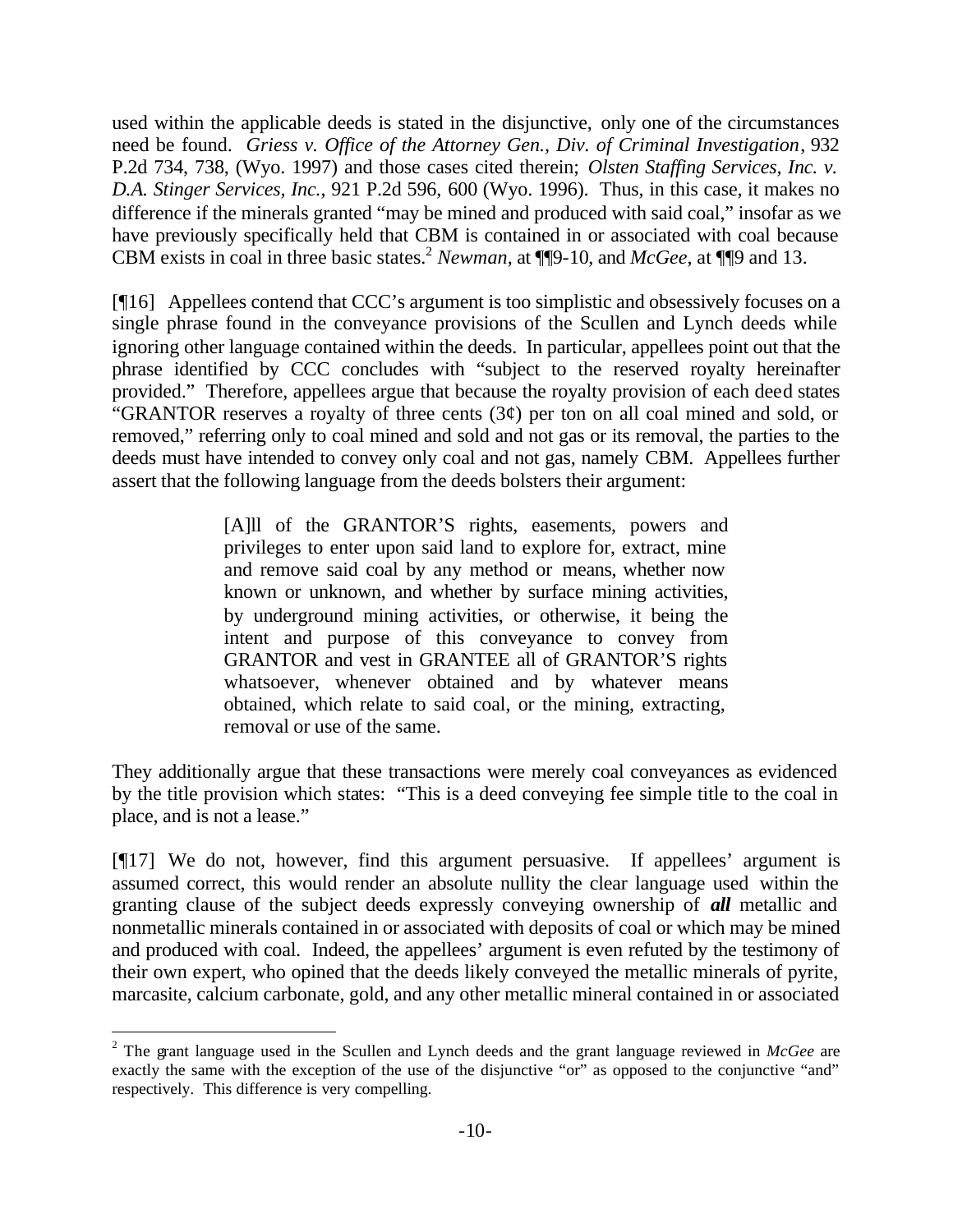with the coal. Yet, the deeds do not carve out a per ton royalty for these other individual metallic minerals. Thus, the granting clause cannot reasonably be interpreted as conveying only those minerals upon which a per ton royalty is paid.

[¶18] Clearly, the words employed to convey ownership within the deeds serve a distinct purpose from those words explaining when royalties must be paid on the transferred coal. This distinction is highlighted by the fact that rights and privileges and intent and purpose provisions of the deeds do not require the grantees to immediately mine the coal or other minerals granted.<sup>3</sup> Rather, these clauses state that royalties become payable on the coal solely when mined and that the grantees have no obligation or responsibility to mine the coal or other minerals, if ever. Additionally, that same clause explicitly states that it is the intent and purpose of the conveyance "to convey from GRANTOR and vest in GRANTEE *all* of GRANTOR'S rights *whatsoever, whenever obtained and by whatever means obtained, which relate to said coal, or the mining, extracting, removal or use of the same.*" (Emphasis added.)

[¶19] We find that a more reasonable interpretation of the intent of the grantors expressed within the deeds is that the grantors simply intended to convey everything located within the coal seam. For appellees to now argue that the grantors actually intended the royalty provision to limit the scope of the grant, once it is discovered that CBM has substantial worth, is disingenuous.

[¶20] Moreover, in both *Newman* and *McGee* we interpreted the terms used within the documents at issue giving the words used their plain and ordinary meaning to reasonable persons at the same time and place of their use, namely, the early 1970s in the Fort Union formation of the Powder River Basin of Wyoming. *Newman*, at ¶¶15-18, and *McGee*, at ¶¶15-18. We recognized in *Hickman*, at ¶¶ 8-9:

> In *Newman* and *McGee,* we determined, after careful consideration of the historical development of the commercial capture of CBM, that those involved parties in 1973 and 1974 clearly could not have intended CBM to have been treated separately from oil and gas. We reached this conclusion in part because the value of CBM only became known long after the conveyance through the discovery of new methods for its capture and changes in economics making its collection profitable. Therefore, given the surrounding facts and circumstances which existed at the time of the execution of the

l

<sup>&</sup>lt;sup>3</sup> The Scullen and Lynch deeds provide:

The royalty reservation herein contained shall not imply any obligation upon GRANTEE to commence the mining of coal within a reasonable time, nor at any time or at all, and shall not imply any obligation on GRANTEE to mine the coal continuously or at any particular rate, once mining is commenced.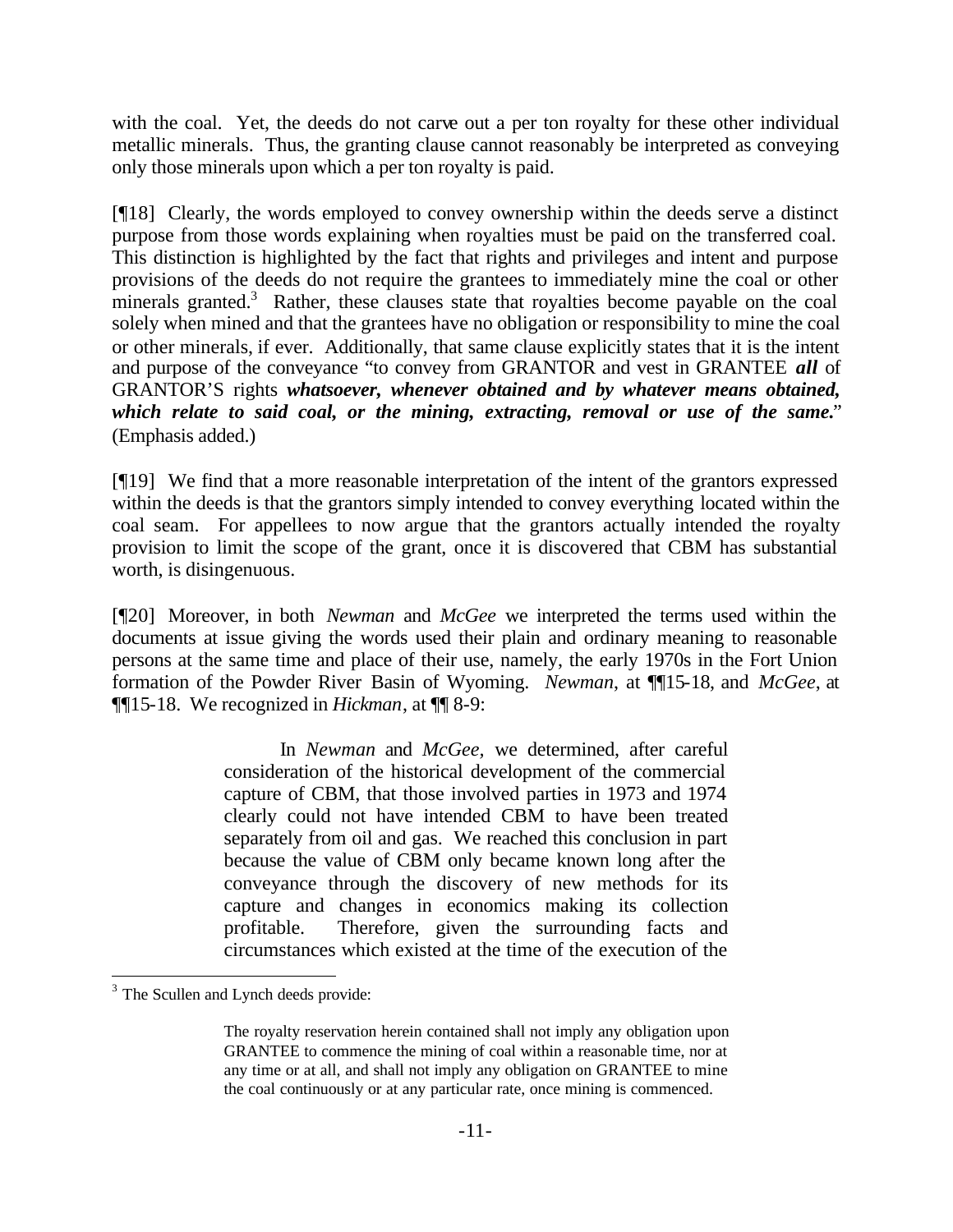warranty deeds in those cases, we concluded that the parties had no specific intent to convey rights in CBM separately from oil and gas because those granting parties would have been wholly unaware that CBM was of any value. Again, in the early 1970s, the separate production of CBM did not occur. Rather, CBM was then a useless waste by-product and possible hazard of coal excavation. *See Newman,* at ¶¶6-8; *McGee*, at ¶¶21-23.

Upon reviewing the language utilized in the conveyances made in *McGee*, this court noted the McGees expressly conveyed good and merchantable title to the lands involved "together with all coal and all other minerals, metallic or nonmetallic, contained in or associated with coal and which may be produced with coal" owned or held by the grantors in those lands. These warranty deeds also reserved to the grantors "all oil, gas and other minerals in said lands" which the grantors then owned, "other than those included above in the conveyance to Grantee." Applying the same reasoning as in *Newman*, we therefore concluded the parties generally intended the coal to be conveyed and the gas, wherever it may be located within the property, to be reserved to the landowners. Coalbed methane, being a gas, remained the landowners' property. As we expressed in *Newman* at ¶32 (emphasis added):

> *On the basis of the unambiguous language of the deed and the surrounding facts and circumstances*, we conclude the parties generally intended the coal to be conveyed and the gas, wherever it may be located within the property, to be reserved to the landowners. Coalbed methane, being a gas, remained the landowners' property.

[¶21] We conclude that the circumstances and conveyances that exist in this case are different and distinct from those reviewed by this court in *Newman* and *McGee*. Namely, in this case the grantors reserved no tangible mineral interest and chose to convey "all of GRANTOR'S undivided interest in and to the coal upon and within and underlying the following described lands situate in the County of Sheridan, State of Wyoming . . . TOGETHER WITH all of GRANTOR'S UNDIVIDED interest in and to all other minerals, metallic or nonmetallic, contained in or associated with the deposits of coal conveyed hereby or which may be mined and produced with said coal, subject to the reserved royalty hereinafter provided." To the contrary in *Newman*, the warranty deed reserved to the grantor "all oil, gas and other minerals except as set forth above." *Newman*, at ¶3. Similarly, the deeds in *McGee* reserved "all oil, gas and other minerals in said lands which Grantor now owns, other than those included above in the conveyance to Grantee." *McGee*, at ¶24. This